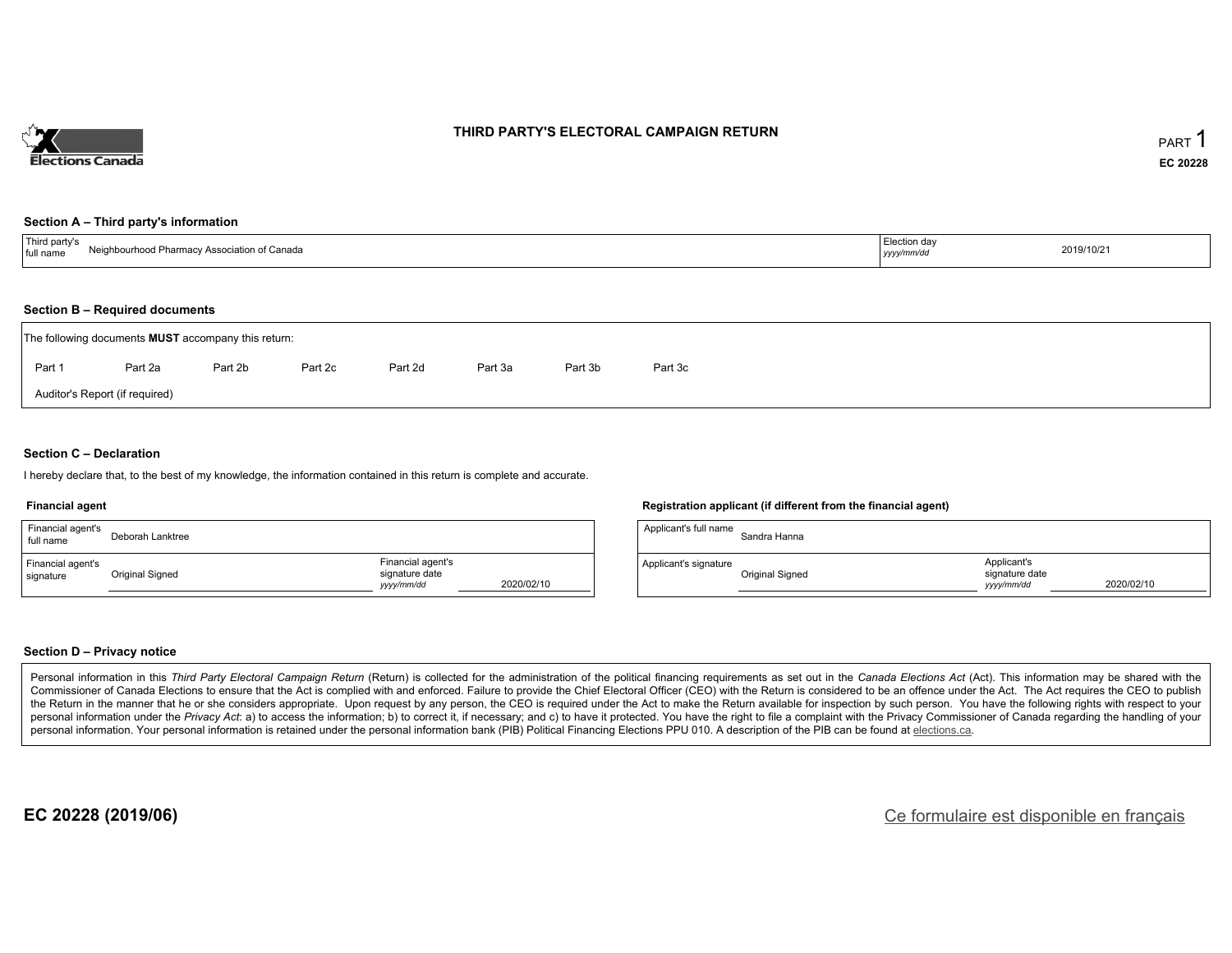

### **THIRD PARTY'S ELECTORAL CAMPAIGN RETURN HIRD PARTY'S ELECTORAL CAMPAIGN RETURN<br>Statement of monetary contributions received PART 2a PART 2a**

**EC 20228**

| No. | Full name | <b>Street</b><br>no. | <b>Street</b> | Apt. | City | Prov./<br>Terr. | Postal<br>code | Date<br>received<br>yyyy/mm/dd                                                      | Individual | <b>Business /</b><br>Commercial<br>organization | Government | Trade union | Corporation<br>without share<br>capital | Unincorporated<br>organization or<br>association |
|-----|-----------|----------------------|---------------|------|------|-----------------|----------------|-------------------------------------------------------------------------------------|------------|-------------------------------------------------|------------|-------------|-----------------------------------------|--------------------------------------------------|
|     |           |                      |               |      |      |                 |                |                                                                                     | \$         | $\mathbf{s}$                                    | \$         | \$          | \$                                      | \$                                               |
|     |           |                      |               |      |      |                 |                |                                                                                     |            |                                                 |            |             |                                         |                                                  |
|     |           |                      |               |      |      |                 |                |                                                                                     |            |                                                 |            |             |                                         |                                                  |
|     |           |                      |               |      |      |                 |                |                                                                                     |            |                                                 |            |             |                                         |                                                  |
|     |           |                      |               |      |      |                 |                |                                                                                     |            |                                                 |            |             |                                         |                                                  |
|     |           |                      |               |      |      |                 |                |                                                                                     |            |                                                 |            |             |                                         |                                                  |
|     |           |                      |               |      |      |                 |                |                                                                                     |            |                                                 |            |             |                                         |                                                  |
|     |           |                      |               |      |      |                 |                |                                                                                     |            |                                                 |            |             |                                         |                                                  |
|     |           |                      |               |      |      |                 |                |                                                                                     |            |                                                 |            |             |                                         |                                                  |
|     |           |                      |               |      |      |                 |                |                                                                                     |            |                                                 |            |             |                                         |                                                  |
|     |           |                      |               |      |      |                 |                |                                                                                     |            |                                                 |            |             |                                         |                                                  |
|     |           |                      |               |      |      |                 |                |                                                                                     |            |                                                 |            |             |                                         |                                                  |
|     |           |                      |               |      |      |                 |                |                                                                                     |            |                                                 |            |             |                                         |                                                  |
|     |           |                      |               |      |      |                 |                |                                                                                     |            |                                                 |            |             |                                         |                                                  |
|     |           |                      |               |      |      |                 |                |                                                                                     |            |                                                 |            |             |                                         |                                                  |
|     |           |                      |               |      |      |                 |                | Totals carried forward from previous page \$                                        |            |                                                 |            |             |                                         |                                                  |
|     |           |                      |               |      |      |                 |                | Total amount of monetary contributions by contributors who gave over \$200 (A)      |            |                                                 |            |             |                                         |                                                  |
|     |           |                      |               |      |      |                 |                | Number of contributors who gave over \$200                                          |            |                                                 |            |             |                                         |                                                  |
|     |           |                      |               |      |      |                 |                | Total amount of monetary contributions by contributors who gave \$200 or less $(B)$ |            |                                                 |            |             |                                         |                                                  |
|     |           |                      |               |      |      |                 |                | Number of contributors who gave \$200 or less                                       |            |                                                 |            |             |                                         |                                                  |
|     |           |                      |               |      |      |                 |                | Total amount of all monetary contributions (A+B)                                    |            |                                                 |            |             |                                         |                                                  |
|     |           |                      |               |      |      |                 |                | Number of contributors who gave monetary contributions                              |            |                                                 |            |             |                                         |                                                  |

|  | Third<br>Neighbourhood Pharmacy Association of Canada<br>party | ⊸uon dar<br>2019/10/2<br>yyyymmvaa | Page |  |  |
|--|----------------------------------------------------------------|------------------------------------|------|--|--|
|--|----------------------------------------------------------------|------------------------------------|------|--|--|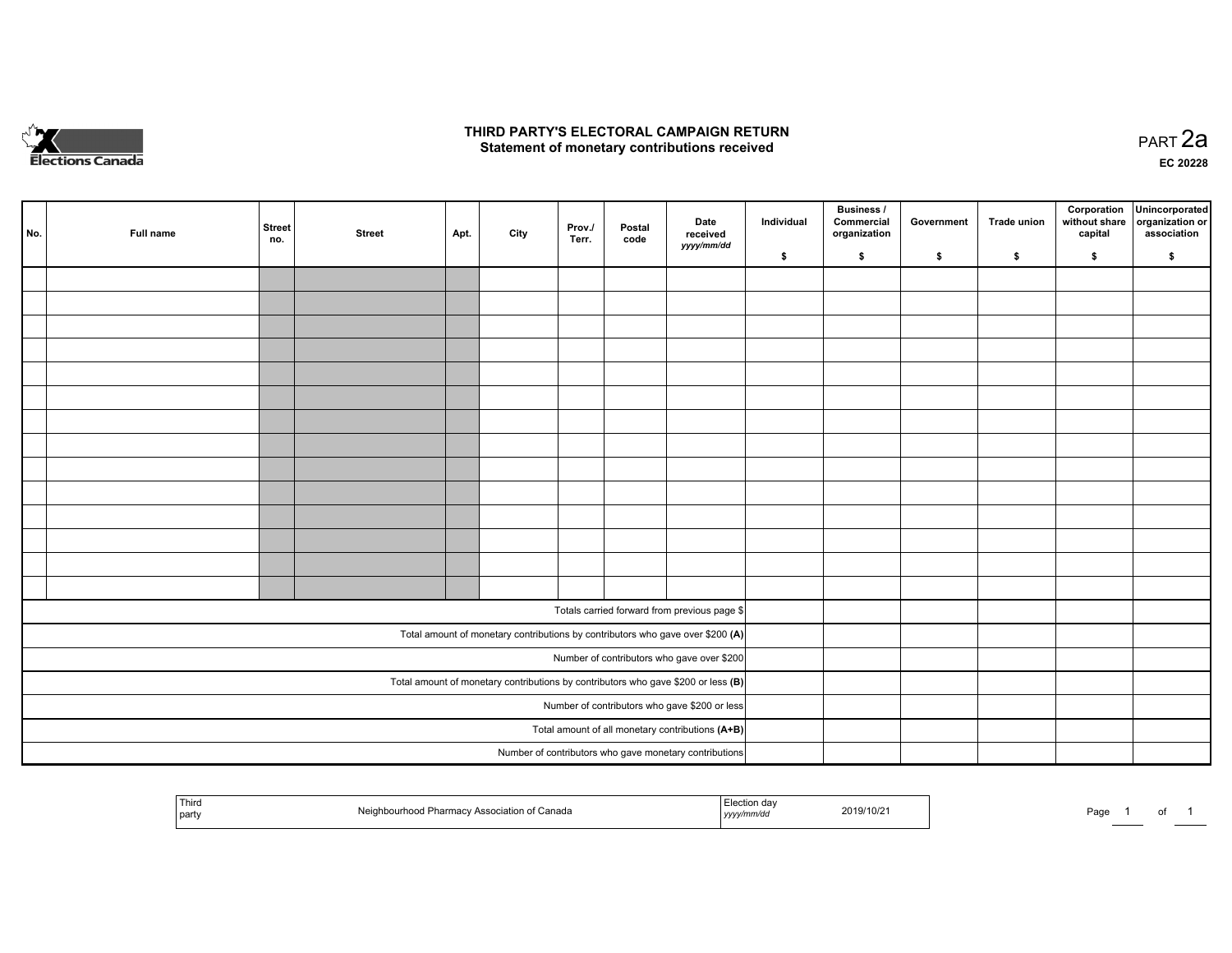

## **THIRD PARTY'S ELECTORAL CAMPAIGN RETURN**  THIRD PARTY'S ELECTORAL CAMPAIGN RETURN<br>Statement of non-monetary contributions received

| No. | Full name | <b>Street</b><br>no. | <b>Street</b> | Apt. | City | Prov./<br>Terr. | Postal<br>code | Date<br>received                                                                        | Individual | <b>Business /</b><br>Commercial<br>organization | Government | <b>Trade union</b> | capital | Corporation Unincorporated<br>without share organization or<br>association |
|-----|-----------|----------------------|---------------|------|------|-----------------|----------------|-----------------------------------------------------------------------------------------|------------|-------------------------------------------------|------------|--------------------|---------|----------------------------------------------------------------------------|
|     |           |                      |               |      |      |                 |                | yyyy/mm/dd                                                                              | \$         | $\mathbf{s}$                                    | \$         | \$                 | \$      | \$                                                                         |
|     |           |                      |               |      |      |                 |                |                                                                                         |            |                                                 |            |                    |         |                                                                            |
|     |           |                      |               |      |      |                 |                |                                                                                         |            |                                                 |            |                    |         |                                                                            |
|     |           |                      |               |      |      |                 |                |                                                                                         |            |                                                 |            |                    |         |                                                                            |
|     |           |                      |               |      |      |                 |                |                                                                                         |            |                                                 |            |                    |         |                                                                            |
|     |           |                      |               |      |      |                 |                |                                                                                         |            |                                                 |            |                    |         |                                                                            |
|     |           |                      |               |      |      |                 |                |                                                                                         |            |                                                 |            |                    |         |                                                                            |
|     |           |                      |               |      |      |                 |                |                                                                                         |            |                                                 |            |                    |         |                                                                            |
|     |           |                      |               |      |      |                 |                |                                                                                         |            |                                                 |            |                    |         |                                                                            |
|     |           |                      |               |      |      |                 |                |                                                                                         |            |                                                 |            |                    |         |                                                                            |
|     |           |                      |               |      |      |                 |                |                                                                                         |            |                                                 |            |                    |         |                                                                            |
|     |           |                      |               |      |      |                 |                |                                                                                         |            |                                                 |            |                    |         |                                                                            |
|     |           |                      |               |      |      |                 |                |                                                                                         |            |                                                 |            |                    |         |                                                                            |
|     |           |                      |               |      |      |                 |                |                                                                                         |            |                                                 |            |                    |         |                                                                            |
|     |           |                      |               |      |      |                 |                |                                                                                         |            |                                                 |            |                    |         |                                                                            |
|     |           |                      |               |      |      |                 |                | Totals carried forward from previous page \$                                            |            |                                                 |            |                    |         |                                                                            |
|     |           |                      |               |      |      |                 |                | Total amount of non-monetary contributions by contributors who gave over \$200 (A)      |            |                                                 |            |                    |         |                                                                            |
|     |           |                      |               |      |      |                 |                | Number of contributors who gave over \$200                                              |            |                                                 |            |                    |         |                                                                            |
|     |           |                      |               |      |      |                 |                | Total amount of non-monetary contributions by contributors who gave \$200 or less $(B)$ |            |                                                 |            |                    |         |                                                                            |
|     |           |                      |               |      |      |                 |                | Number of contributors who gave \$200 or less                                           |            |                                                 |            |                    |         |                                                                            |
|     |           |                      |               |      |      |                 |                | Total amount of all non-monetary contributions (A+B)                                    |            |                                                 |            |                    |         |                                                                            |
|     |           |                      |               |      |      |                 |                |                                                                                         |            |                                                 |            |                    |         |                                                                            |
|     |           |                      |               |      |      |                 |                | Number of contributors who gave non-monetary contributions                              |            |                                                 |            |                    |         |                                                                            |

| Third<br>Association of Canada<br><b>Pharmacy</b><br>.<br>rnood<br>-112<br>NU.<br>party | 2019/10/2<br>l <i>yyyy</i> | Page |
|-----------------------------------------------------------------------------------------|----------------------------|------|
|-----------------------------------------------------------------------------------------|----------------------------|------|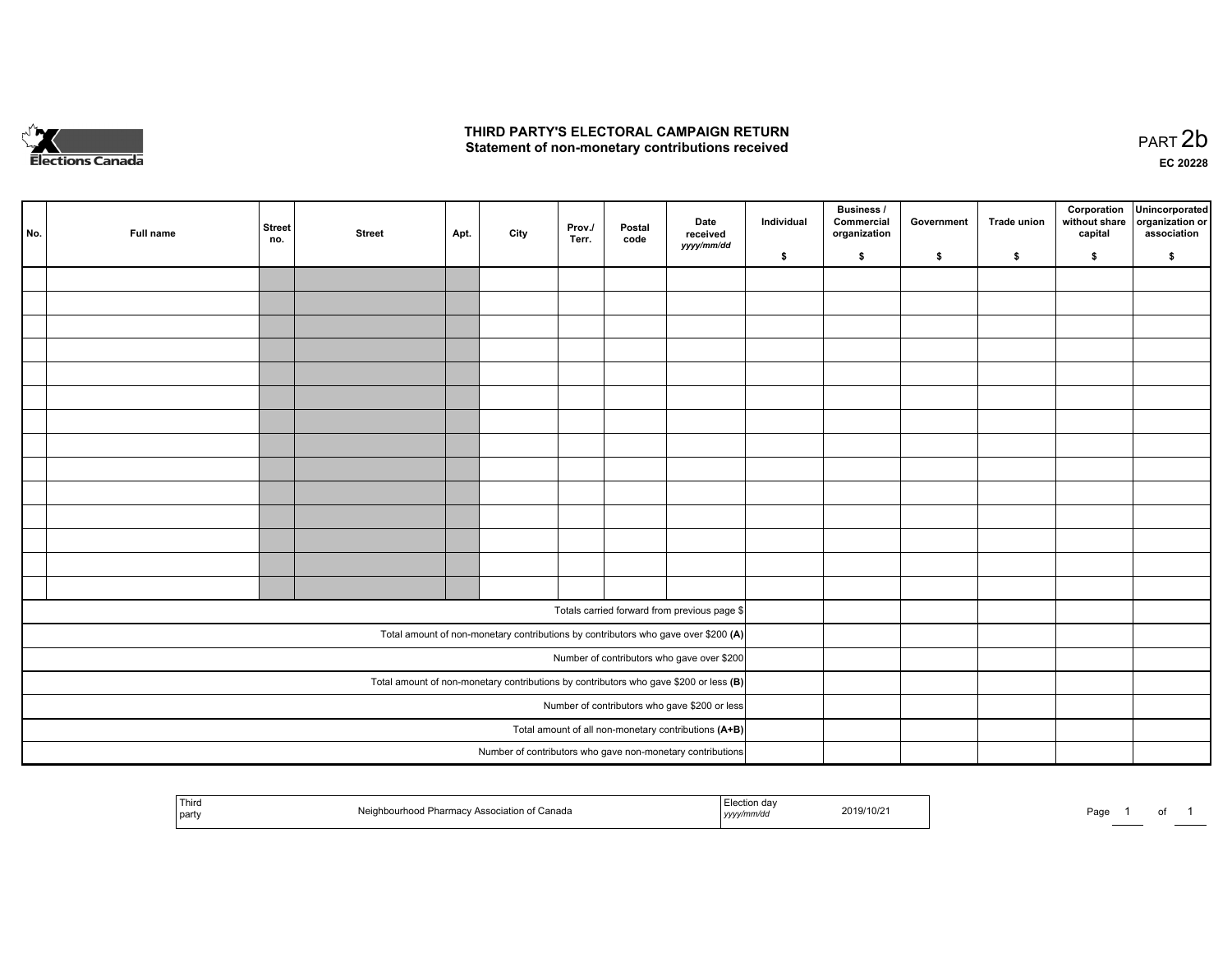

## **THIRD PARTY'S ELECTORAL CAMPAIGN RETURN STATE:** PRACT OF OPPRESS TO PART 2C STATE STATE STATE STATE STATE STATE STATE STATE STATE STATE STATE STATE STA<br>PART 2C Statement of operating loans received

**EC 20228**

| No.                                                               | Full name | <b>Street</b><br>no. | <b>Street</b> | Apt. | City | Prov./<br>Terr. | Postal<br>code | Date<br>received                                             | Individual | <b>Business /</b><br>Commercial<br>organization | Government | <b>Trade union</b> | Corporation<br>capital | Unincorporated<br>without share organization or<br>association |
|-------------------------------------------------------------------|-----------|----------------------|---------------|------|------|-----------------|----------------|--------------------------------------------------------------|------------|-------------------------------------------------|------------|--------------------|------------------------|----------------------------------------------------------------|
|                                                                   |           |                      |               |      |      |                 |                | yyyy/mm/dd                                                   | \$         | \$                                              | \$         | \$                 | \$                     | \$                                                             |
|                                                                   |           |                      |               |      |      |                 |                |                                                              |            |                                                 |            |                    |                        |                                                                |
|                                                                   |           |                      |               |      |      |                 |                |                                                              |            |                                                 |            |                    |                        |                                                                |
|                                                                   |           |                      |               |      |      |                 |                |                                                              |            |                                                 |            |                    |                        |                                                                |
|                                                                   |           |                      |               |      |      |                 |                |                                                              |            |                                                 |            |                    |                        |                                                                |
|                                                                   |           |                      |               |      |      |                 |                |                                                              |            |                                                 |            |                    |                        |                                                                |
|                                                                   |           |                      |               |      |      |                 |                |                                                              |            |                                                 |            |                    |                        |                                                                |
|                                                                   |           |                      |               |      |      |                 |                |                                                              |            |                                                 |            |                    |                        |                                                                |
|                                                                   |           |                      |               |      |      |                 |                |                                                              |            |                                                 |            |                    |                        |                                                                |
|                                                                   |           |                      |               |      |      |                 |                |                                                              |            |                                                 |            |                    |                        |                                                                |
|                                                                   |           |                      |               |      |      |                 |                |                                                              |            |                                                 |            |                    |                        |                                                                |
|                                                                   |           |                      |               |      |      |                 |                |                                                              |            |                                                 |            |                    |                        |                                                                |
|                                                                   |           |                      |               |      |      |                 |                |                                                              |            |                                                 |            |                    |                        |                                                                |
|                                                                   |           |                      |               |      |      |                 |                |                                                              |            |                                                 |            |                    |                        |                                                                |
|                                                                   |           |                      |               |      |      |                 |                |                                                              |            |                                                 |            |                    |                        |                                                                |
|                                                                   |           |                      |               |      |      |                 |                | Totals carried forward from previous page \$                 |            |                                                 |            |                    |                        |                                                                |
|                                                                   |           |                      |               |      |      |                 |                | Total amount of loans by lenders who provided over \$200 (A) |            |                                                 |            |                    |                        |                                                                |
|                                                                   |           |                      |               |      |      |                 |                | Number of lenders who provided over \$200                    |            |                                                 |            |                    |                        |                                                                |
| Total amount of loans by lenders who provided \$200 or less $(B)$ |           |                      |               |      |      |                 |                |                                                              |            |                                                 |            |                    |                        |                                                                |
|                                                                   |           |                      |               |      |      |                 |                | Number of lenders who provided \$200 or less                 |            |                                                 |            |                    |                        |                                                                |
|                                                                   |           |                      |               |      |      |                 |                | Total amount of all loans (A+B)                              |            |                                                 |            |                    |                        |                                                                |
|                                                                   |           |                      |               |      |      |                 |                | Number of all lenders who provided loans                     |            |                                                 |            |                    |                        |                                                                |

| Third<br>਼ੰation of Canada<br>Associ<br>Pharmacy<br>hoodur<br>the company of the company of<br>  part | '019/10/21<br>20 I.Y<br>  <i>yyyy</i> | Page |
|-------------------------------------------------------------------------------------------------------|---------------------------------------|------|
|-------------------------------------------------------------------------------------------------------|---------------------------------------|------|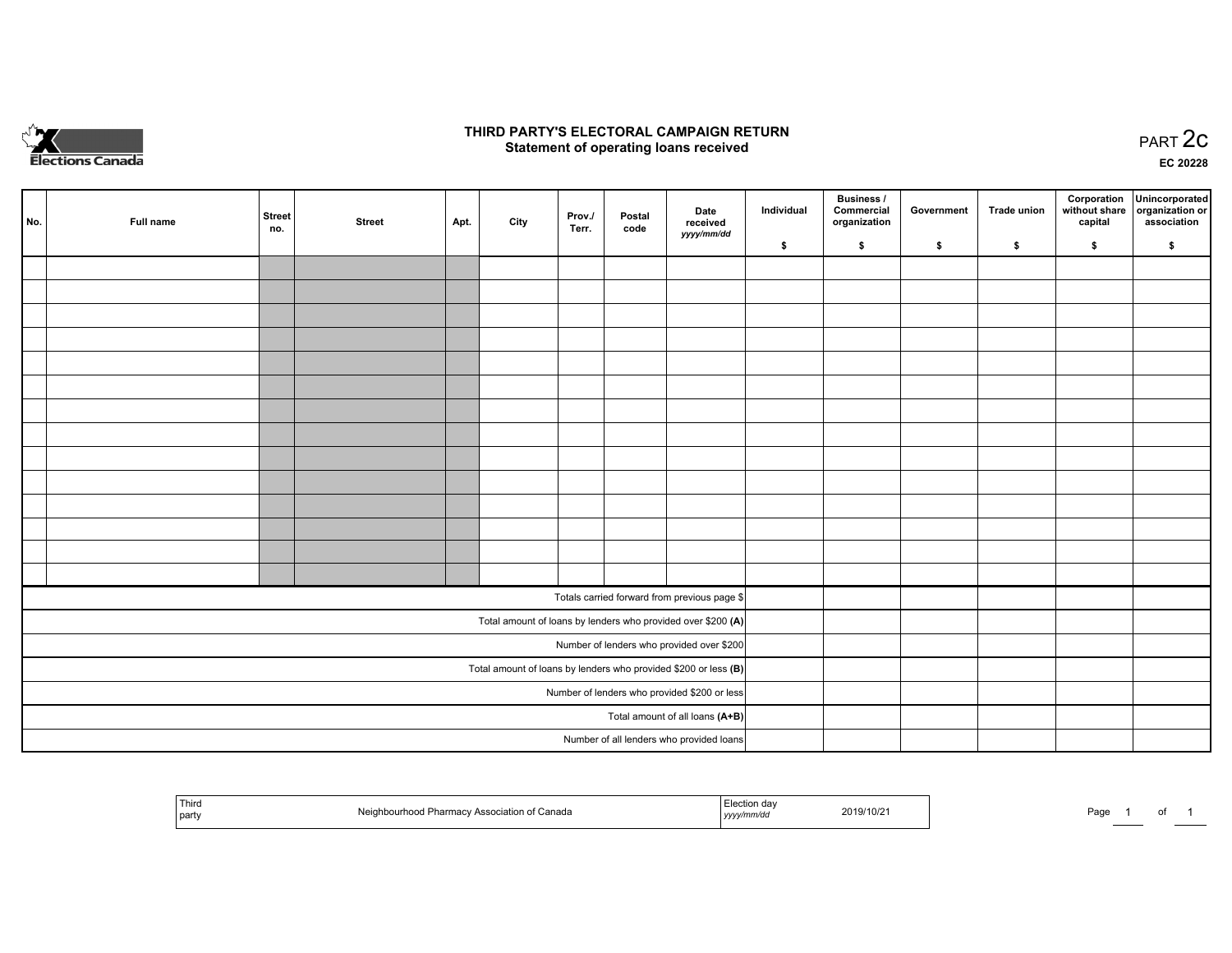

## **THIRD PARTY'S ELECTORAL CAMPAIGN RETURN S** ELECTORAL CAMPAIGN RETURN<br>Summary of inflows PART 2d

| No.   | Type of contributor / lender                    | <b>Monetary</b><br>contributions<br>(Part 2a)<br>\$ | Non-monetary<br>contributions<br>(Part 2b)<br>\$ | Loans<br>(Part 2c)<br>\$ | <b>Total</b><br>\$ | Number of<br>contributors and<br>lenders |
|-------|-------------------------------------------------|-----------------------------------------------------|--------------------------------------------------|--------------------------|--------------------|------------------------------------------|
|       |                                                 |                                                     |                                                  |                          |                    |                                          |
| 1.    | Individuals                                     |                                                     |                                                  |                          |                    |                                          |
|       | 2. Businesses / Commercial organizations        |                                                     |                                                  |                          |                    |                                          |
| 3.    | Governments                                     |                                                     |                                                  |                          |                    |                                          |
| 4.    | Trade unions                                    |                                                     |                                                  |                          |                    |                                          |
| 5.    | Corporations without share capital              |                                                     |                                                  |                          |                    |                                          |
|       | 6. Unincorporated organizations or associations |                                                     |                                                  |                          |                    |                                          |
|       | 7.   Total (items 1 to 6)                       |                                                     |                                                  |                          |                    |                                          |
| Total |                                                 |                                                     |                                                  |                          |                    |                                          |
|       | 8. Amount of third party's resources used       |                                                     |                                                  |                          | 54,073.62          |                                          |
| 9.    | Grand total (items 7 and 8)                     |                                                     |                                                  |                          | 54,073.62          |                                          |

| Third<br>party | Neighbourhood Pharmacy Association of Canada | -<br>Election day<br>yyyy/mm/dd | 2019/10/21 |
|----------------|----------------------------------------------|---------------------------------|------------|
|----------------|----------------------------------------------|---------------------------------|------------|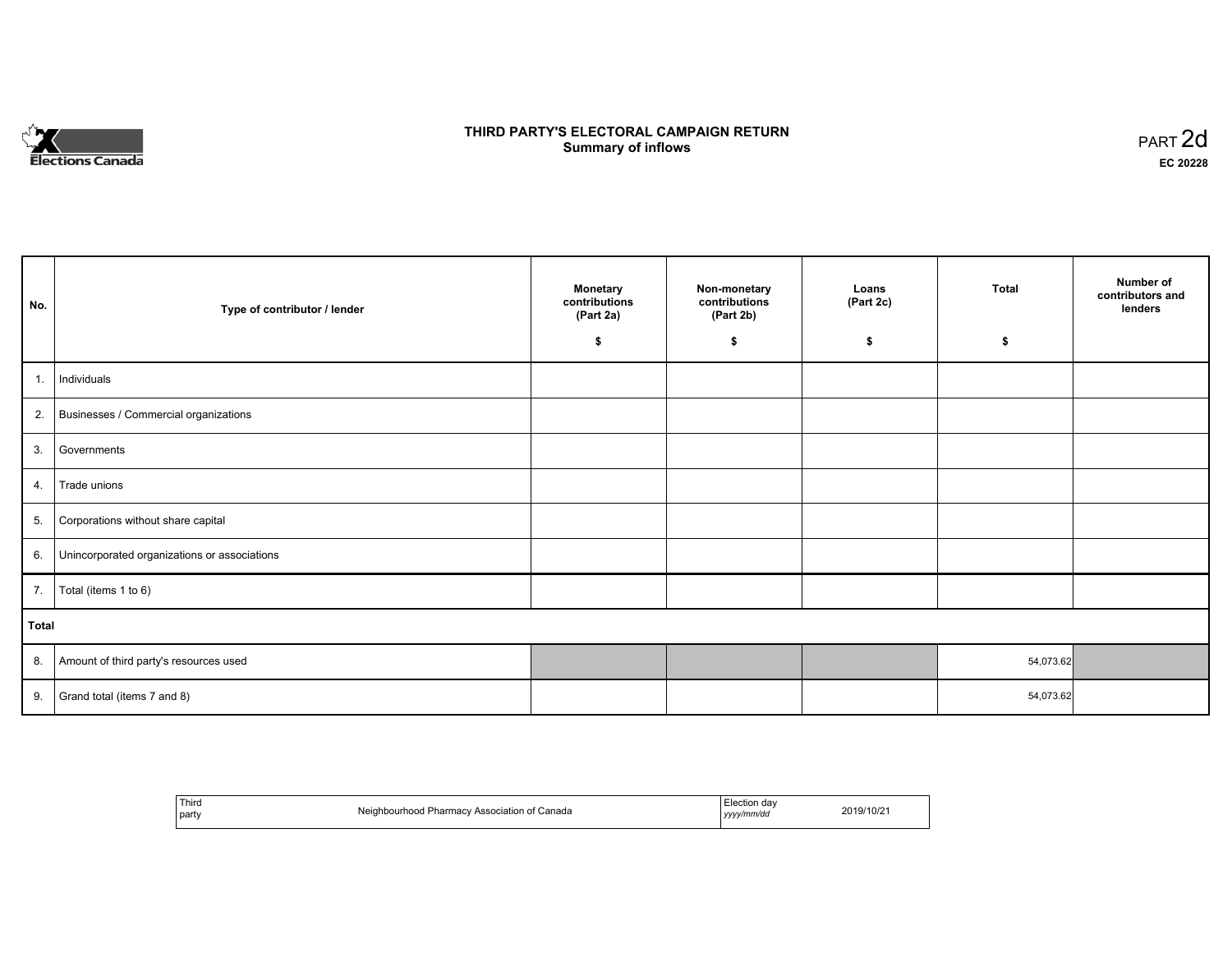

## **THIRD PARTY'S ELECTORAL CAMPAIGN RETURN Statement of expenses incurred for regulated activities that take place during the pre-election period**  *(Only applicable to a fixed-date general election)*

For a list of expense types, expense categories and expense subcategories, refer to Annex II in the Instructions.

| No. | Date<br>incurred<br>yyyy/mm/dd | <b>ED Code</b><br>(if applicable) | Supplier | <b>Expense type</b> | <b>Expense</b><br>category | Expense<br>subcategory | <b>Starting date</b><br>of activity,<br>advertisement<br>or survey<br>yyyy/mm/dd | Ending date<br>of activity,<br>advertisement<br>or survey<br>yyyy/mm/dd | Place of activity or<br>advertisement        | <b>Expense amount</b><br>\$ |
|-----|--------------------------------|-----------------------------------|----------|---------------------|----------------------------|------------------------|----------------------------------------------------------------------------------|-------------------------------------------------------------------------|----------------------------------------------|-----------------------------|
|     |                                |                                   |          |                     |                            |                        |                                                                                  |                                                                         |                                              |                             |
|     |                                |                                   |          |                     |                            |                        |                                                                                  |                                                                         |                                              |                             |
|     |                                |                                   |          |                     |                            |                        |                                                                                  |                                                                         |                                              |                             |
|     |                                |                                   |          |                     |                            |                        |                                                                                  |                                                                         |                                              |                             |
|     |                                |                                   |          |                     |                            |                        |                                                                                  |                                                                         |                                              |                             |
|     |                                |                                   |          |                     |                            |                        |                                                                                  |                                                                         |                                              |                             |
|     |                                |                                   |          |                     |                            |                        |                                                                                  |                                                                         |                                              |                             |
|     |                                |                                   |          |                     |                            |                        |                                                                                  |                                                                         |                                              |                             |
|     |                                |                                   |          |                     |                            |                        |                                                                                  |                                                                         |                                              |                             |
|     |                                |                                   |          |                     |                            |                        |                                                                                  |                                                                         |                                              |                             |
|     |                                |                                   |          |                     |                            |                        |                                                                                  |                                                                         |                                              |                             |
|     |                                |                                   |          |                     |                            |                        |                                                                                  |                                                                         |                                              |                             |
|     |                                |                                   |          |                     |                            |                        |                                                                                  |                                                                         |                                              |                             |
|     |                                |                                   |          |                     |                            |                        |                                                                                  |                                                                         |                                              |                             |
|     |                                |                                   |          |                     |                            |                        |                                                                                  |                                                                         |                                              |                             |
|     |                                |                                   |          |                     |                            |                        |                                                                                  |                                                                         |                                              |                             |
|     |                                |                                   |          |                     |                            |                        |                                                                                  |                                                                         |                                              |                             |
|     |                                |                                   |          |                     |                            |                        |                                                                                  |                                                                         | Totals carried forward from previous page \$ |                             |
|     |                                |                                   |          |                     |                            |                        |                                                                                  |                                                                         | Total \$                                     |                             |

| ' Thir<br>party | Neia<br>. Canada<br>at Pharmac<br>urhood | 2019/10/2 <sup>.</sup><br>.<br>. | Pag |
|-----------------|------------------------------------------|----------------------------------|-----|
|-----------------|------------------------------------------|----------------------------------|-----|

PART 3a **EC 20228**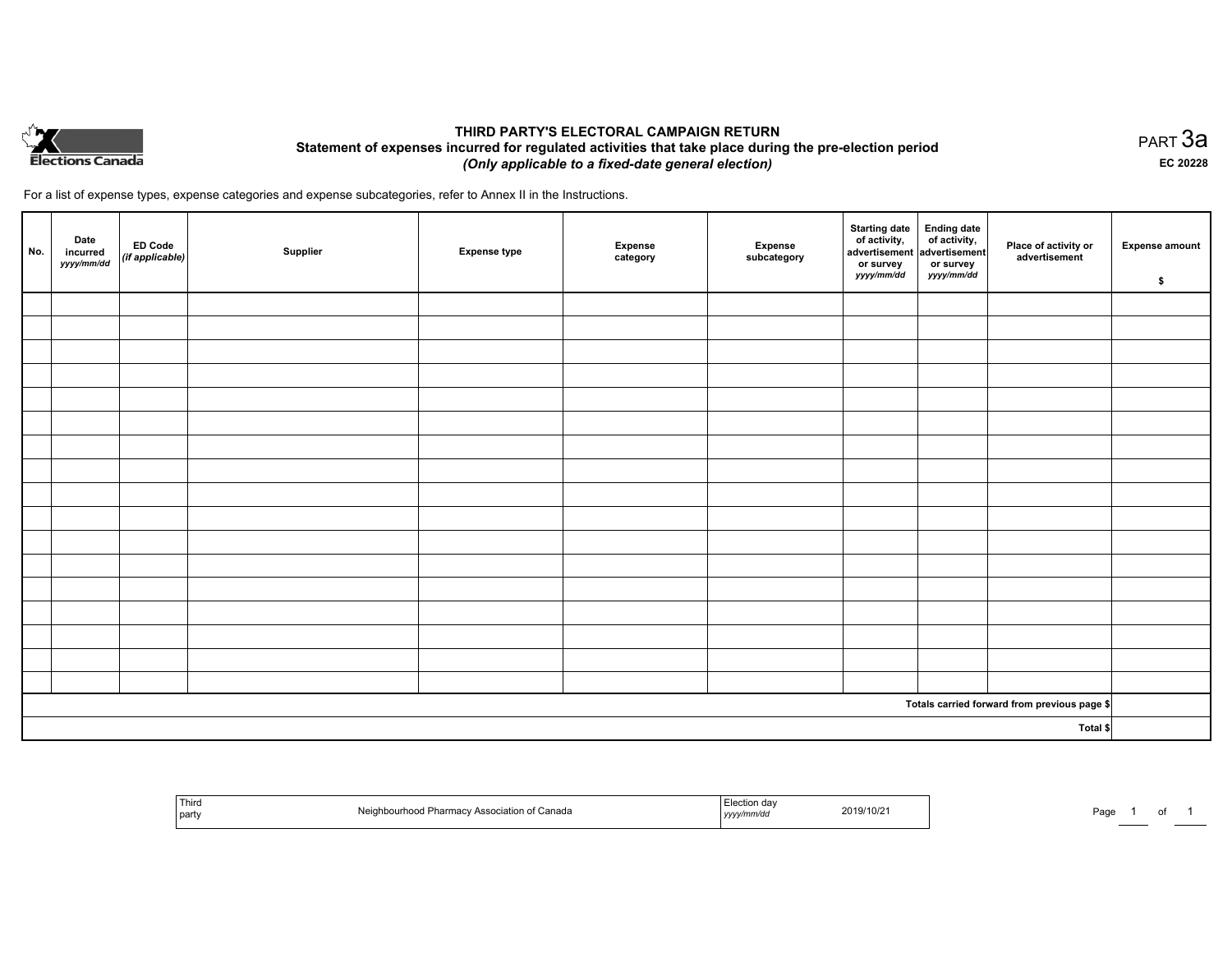

# **THIRD PARTY'S ELECTORAL CAMPAIGN RETURN Statement of expenses incurred for regulated activities that take place during the election period**<br>PART  $3\mathsf{b}$

**EC 20228**

For a list of expense types, expense categories and expense subcategories, refer to Annex II in the Instructions.

| No.            | Date<br>incurred<br>yyyy/mm/dd | <b>ED Code</b><br>(if applicable) | Supplier               | <b>Expense type</b>  | Expense<br>category | <b>Expense</b><br>subcategory | <b>Starting date</b><br>of activity,<br>advertisement<br>or survey<br>yyyy/mm/dd | <b>Ending date</b><br>of activity,<br>advertisement<br>or survey<br>yyyy/mm/dd | Place of activity or<br>advertisement        | <b>Expense amount</b> |
|----------------|--------------------------------|-----------------------------------|------------------------|----------------------|---------------------|-------------------------------|----------------------------------------------------------------------------------|--------------------------------------------------------------------------------|----------------------------------------------|-----------------------|
|                | 2019/08/31                     |                                   |                        |                      |                     | Production Costs              |                                                                                  |                                                                                | National                                     | \$<br>2,500.00        |
|                |                                |                                   | Enterprise Canada Inc. | Election Advertising | Advertising         |                               | 2019/09/16                                                                       | 2019/09/28                                                                     |                                              |                       |
| $\overline{2}$ | 2019/09/27                     |                                   | Enterprise Canada Inc. | Election Advertising | Advertising         | Social Media                  | 2019/09/16                                                                       | 2019/09/28                                                                     | National                                     | 6,096.12              |
| 3              | 2019/10/12                     |                                   | Enterprise Canada Inc. | Election Advertising | Advertising         | Social Media                  | 2019/09/28                                                                       | 2019/10/12                                                                     | National                                     | 10,969.20             |
| $\overline{4}$ | 2019/10/21                     |                                   | Enterprise Canada Inc. | Election Advertising | Advertising         | Other - Advertising Strategy  | 2019/09/16                                                                       | 2019/10/21                                                                     | National                                     | 25,860.22             |
| 5              | 2019/10/21                     |                                   | Enterprise Canada Inc. | Election Advertising | Advertising         | Social Media                  | 2019/10/13                                                                       | 2019/10/21                                                                     | National                                     | 8,648.08              |
|                |                                |                                   |                        |                      |                     |                               |                                                                                  |                                                                                |                                              |                       |
|                |                                |                                   |                        |                      |                     |                               |                                                                                  |                                                                                |                                              |                       |
|                |                                |                                   |                        |                      |                     |                               |                                                                                  |                                                                                |                                              |                       |
|                |                                |                                   |                        |                      |                     |                               |                                                                                  |                                                                                |                                              |                       |
|                |                                |                                   |                        |                      |                     |                               |                                                                                  |                                                                                |                                              |                       |
|                |                                |                                   |                        |                      |                     |                               |                                                                                  |                                                                                |                                              |                       |
|                |                                |                                   |                        |                      |                     |                               |                                                                                  |                                                                                |                                              |                       |
|                |                                |                                   |                        |                      |                     |                               |                                                                                  |                                                                                |                                              |                       |
|                |                                |                                   |                        |                      |                     |                               |                                                                                  |                                                                                |                                              |                       |
|                |                                |                                   |                        |                      |                     |                               |                                                                                  |                                                                                |                                              |                       |
|                |                                |                                   |                        |                      |                     |                               |                                                                                  |                                                                                |                                              |                       |
|                |                                |                                   |                        |                      |                     |                               |                                                                                  |                                                                                |                                              |                       |
|                |                                |                                   |                        |                      |                     |                               |                                                                                  |                                                                                | Totals carried forward from previous page \$ |                       |
|                |                                |                                   |                        |                      |                     |                               |                                                                                  |                                                                                | Total \$                                     | 54,073.62             |

| <b>Third</b><br>the contract of the contract of the contract of<br>  part | : Canada | ua<br>//mm/dc<br>, yyyyı'<br>$\sim$ $\sim$ | 2019/10/2 | Page |  |  |  |
|---------------------------------------------------------------------------|----------|--------------------------------------------|-----------|------|--|--|--|
|---------------------------------------------------------------------------|----------|--------------------------------------------|-----------|------|--|--|--|